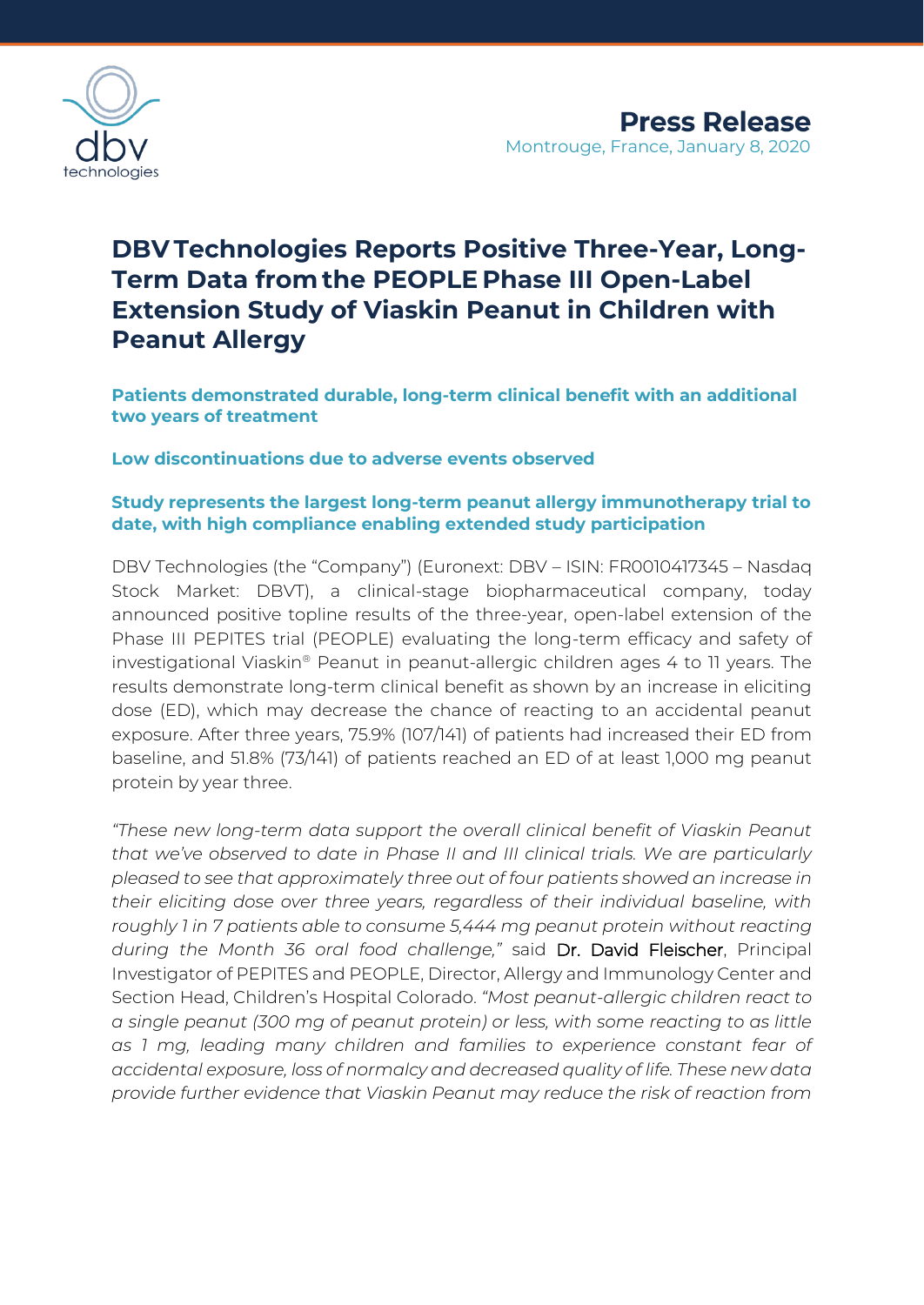

*accidental exposure by increasing threshold reactivity through a treatment option that could be safe and convenient."*

The PEOPLE study is an ongoing open-label extension study evaluating the longterm safety, tolerability and efficacy of Viaskin Peanut 250 μg in patients who have completed the Phase III PEPITES trial. Of the 213 patients who were randomized in the active treatment arm of PEPITES and completed the 12-month trial, 198 patients opted to enter the PEOPLE study (safety population). Of these patients, 148 were considered completers after 36 months and 141 patients completed all treatment according to the study protocol without major deviations. Efficacy data were analyzed from these 141 patients (per-protocol).

Topline results from PEOPLE support the long-term tolerability and clinical benefit of Viaskin Peanut, demonstrating desensitization over 36 months of treatment. After 36 months, 51.8% (73/141) of patients reached an ED of at least 1,000 mg peanut protein, an increase relative to Month 12, 40.4% (57/141). In addition, 13.5% (19/141) of patients completed the food challenge without meeting stopping criteria at 36 months (cumulative dose of 5,444 mg). At Month 36, the mean cumulative reactive dose (CRD) was 1,768.8 mg (median 944 mg) compared to 223.8 mg (median 144 mg) at baseline.

The safety profile of Viaskin Peanut was consistent with that observed in the clinical program to date in over 1,000 patients. During PEOPLE, the most common adverse events were mild to moderate skin reactions localized to the administration site and there was no epinephrine use deemed related to treatment. No treatment related serious adverse events (SAEs) were reported. One patient experienced one case of mild anaphylaxis that was determined by the investigator to be possibly related to treatment and resolved without treatment. Treatment compliance remained high throughout the study at a mean of 98% over three years of treatment.

Exploratory analyses suggest Viaskin Peanut may offer sustained effect even after a period without treatment. All participants who reached an ED ≥ 1,000 mg at Month 36 were eligible to continue the study for two additional months without treatment while maintaining a peanut-free diet. A further double-blind placebo-controlled food challenge to determine ED was administered at the end of this period (Month 38). The analysis showed that 77.8% (14/18) of the children who completed the oral food challenge at Month 38 maintained desensitization with an ED ≥ 1,000 mg.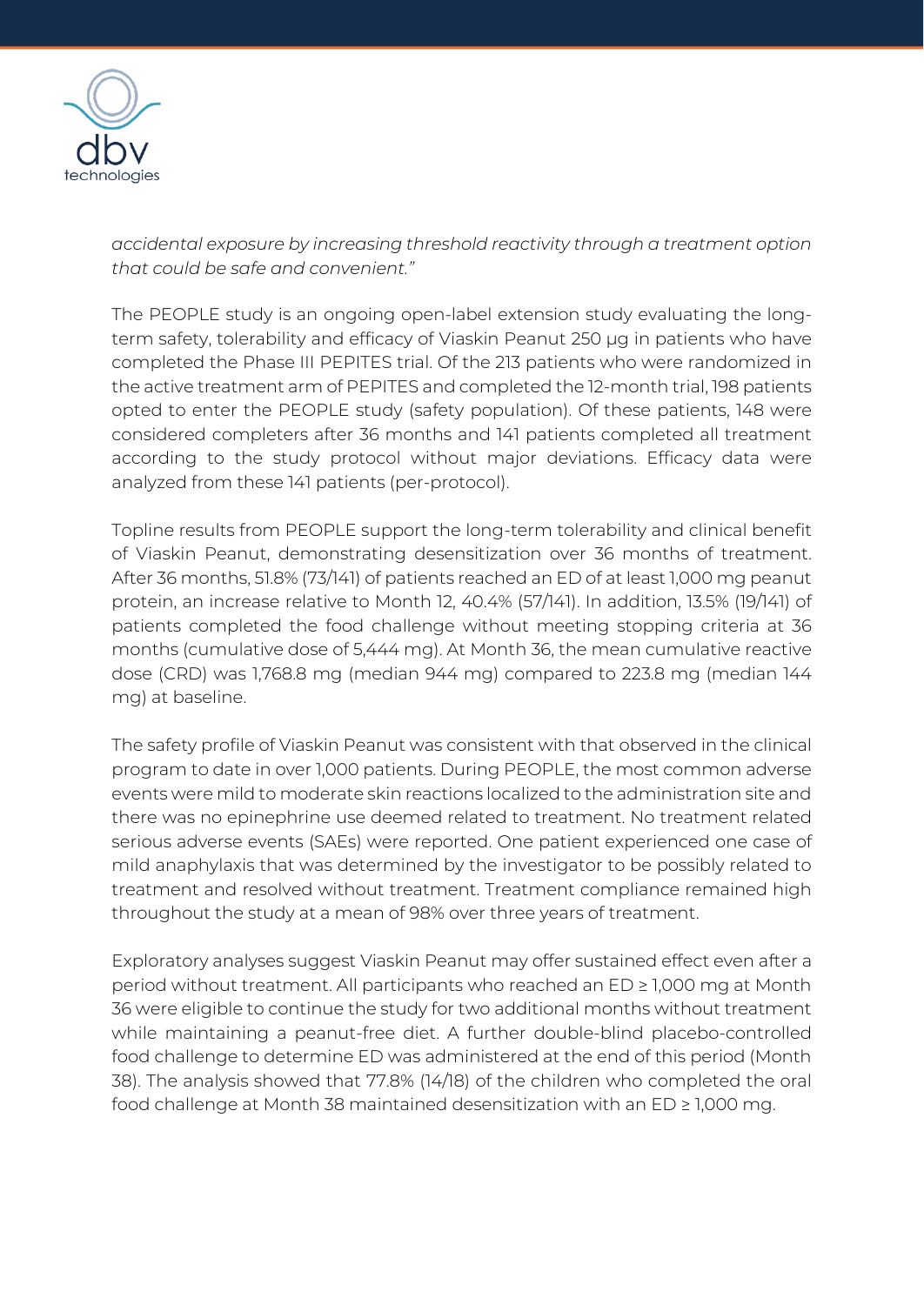

*"Harnessing the important immune properties of the skin, epicutaneous immunotherapy represents a potentially unique mechanism of action that may support the sustained desensitization observed in this study even after a period without treatment. These data further advance our understanding of the profile of Viaskin Peanut, which is currently under review by the U.S. Food and Drug Administration and may offer a simple, once daily, non-invasive treatment option for children living with peanut allergy in the second half of 2020, if approved,"* said Dr. Pharis Mohideen, Chief Medical Officer of DBV Technologies*. "Importantly, we would like to thank the children, families and investigators for participating in this study, the largest long-term trial in this underserved disease."*

The Company plans to present full study results at future medical congresses as well as submit for publication in a peer-reviewed journal.

#### About PEOPLE

The PEOPLE study is an open-label extension of the Phase III PEPITES trial designed to evaluate the long-term safety, tolerability and efficacy of Viaskin Peanut 250 μg [\(NCT03013517\)](https://clinicaltrials.gov/ct2/show/NCT03013517). Participants who completed the 12-month study period of PEPITES were eligible to enroll in PEOPLE. Patients who were randomized to active treatment in PEPITES are eligible to receive up to four additional years of treatment, and those previously receiving placebo are eligible to receive up to five years of treatment.

The study evaluates the eliciting dose after three years (Month 36) of active treatment using a double-blind, placebo-controlled food challenge (DBPCFC). The starting dose of each challenge is 1 mg of peanut protein and escalates to the highest dose of 2,000 mg peanut protein; possibly repeated once to reach a maximum total cumulative dose of 5,444 mg peanut protein. For the next DBPCFCs after four and five years, the starting dose of each challenge is 10 mg of peanut protein and escalates to the highest dose of 3,000 mg peanut protein; possibly repeated once to reach a maximum total cumulative dose of 6,440 mg peanut protein.

The analysis also includes exploratory assessments of safety parameters, immune biomarkers such as immunoglobulin E (IgE) and immunoglobulin G4 (IgG4), and sustained desensitization following a two-month period without treatment.

## About PEPITES

The Peanut EPIT Efficacy and Safety Study (PEPITES) was a global, double-blind, placebocontrolled Phase III trial designed to evaluate the safety and efficacy of Viaskin Peanut 250 μg in children ages 4 to 11 years [\(NCT02636699\)](https://clinicaltrials.gov/ct2/show/NCT02636699). PEPITES was conducted in 31 centers across North America (Canada and the United States), Germany, Ireland and Australia.

Eligible patients were aged 4-11 years at screening with physician-diagnosed peanut allergy, currently following a strict peanut-free diet. Other key inclusion criteria were peanut-specific IgE >0.7 kUA/L, a peanut skin prick test with a largest wheal diameter ≥6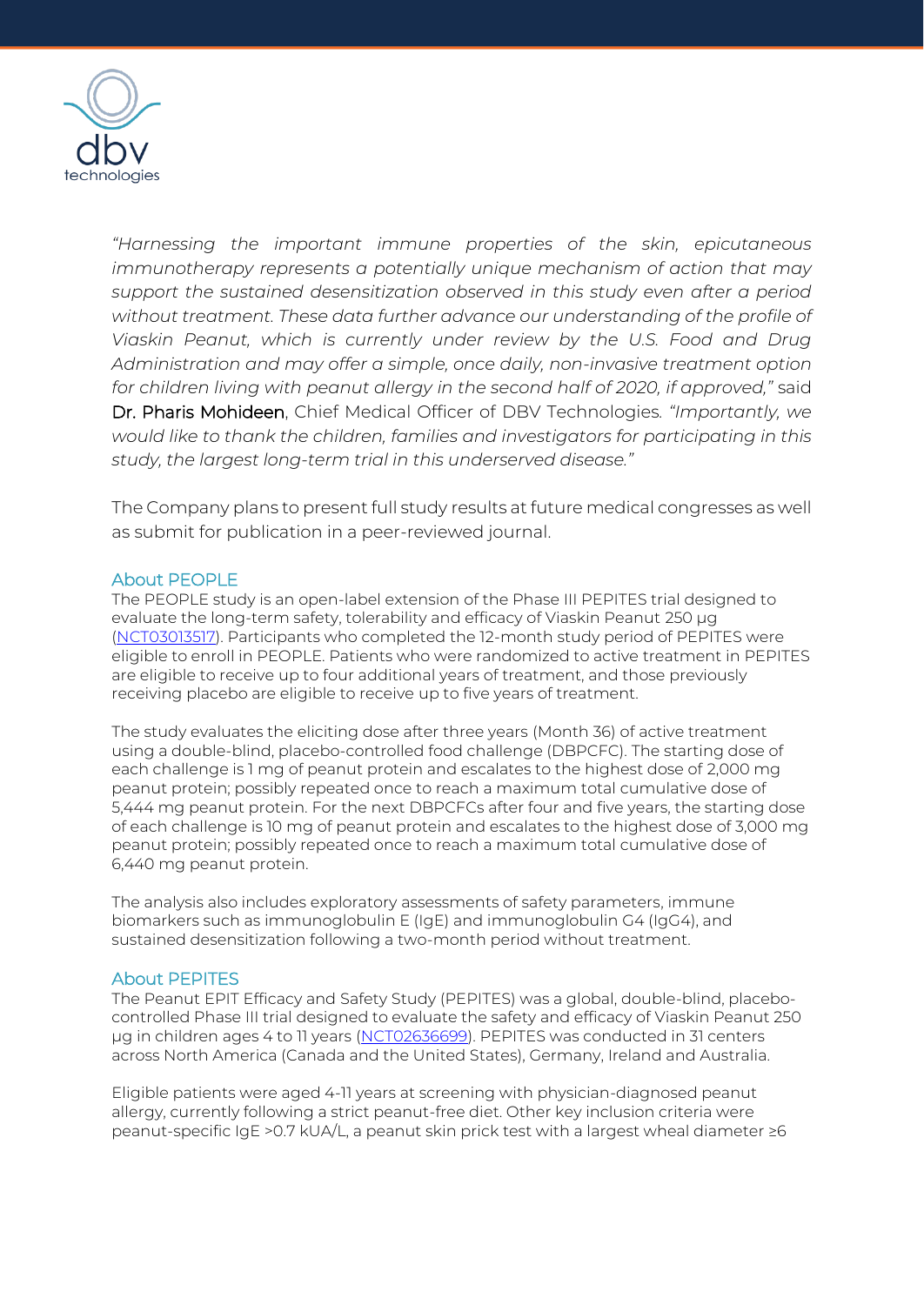

mm (children 4-5 years) or ≥8 mm (children ≥6 years) at screening, and an ED (the single highest dose at which a patient exhibited objective signs/symptoms of an immediate hypersensitivity reaction) of ≤300 mg peanut protein based on a DBPCFC.

PRACTALL, the joint American Academy of Allergy, Asthma & Immunology (AAAAI) and European Academy of Allergy and Clinical Immunology (EAACI) published food challenge methodology that defines strict, 30-minute intervals for peanut protein dosing, was used to evaluate sensitivity to peanut at baseline and exit. Challenges were stopped when patients exhibited clear, objective symptoms based on a pre-specified symptom scoring scale. A Good Manufacturing Practice food challenge matrix was used for all peanut protein and placebo food challenges.

During PEPITES, patients' responses were assessed using DBPCFCs. Patients were randomized 2:1 to receive either Viaskin Peanut 250 μg or placebo for 12 months. The primary endpoint was based on a responder analysis after 12 months of treatment with Viaskin Peanut 250 µg. For patients with a baseline peanut protein ED equal to or less than 10 mg, a responder was defined as a patient with a peanut protein ED equal to or greater than 300 mg of peanut protein after 12 months of treatment. For patients with a baseline ED greater than 10 mg, a responder was defined as a patient with a peanut protein ED equal to or greater than 1,000 mg of peanut protein after 12 months of treatment.

As a secondary efficacy endpoint, CRD was also evaluated in PEPITES to establish the total quantity of peanut protein that triggers patient reactions at Month 12 of active treatment versus placebo. Serological markers were also measured at baseline, 3, 6, and 12 months in order to characterize the immunological changes in patients.

During the study, investigators relied on the commonly used National Institute of Allergy and Infectious Diseases (NIAID) definition of anaphylaxis, which has been shown to be highly sensitive but only moderately specific in diagnosing anaphylaxis, in an attempt to capture as many potential reactions as possible.

Two hundred thirteen of the 238 patients randomized to the peanut-patch and 107 of the 118 patients randomized to the placebo-patch completed the study. After 12 months of therapy, patients treated with Viaskin Peanut showed a statistically significant improvement in the ED of peanut required to provoke an allergic reaction at food challenge compared with placebo. After 12 months of treatment, we observed that 35.3% of patients on Viaskin Peanut 250 μg were responders, compared to 13.6% of patients in the placebo group (treatment difference = 21.7%; 95% CI = 12.4% - 29.8%; p<0.001). An increase in the CRD was also observed between the treatment and placebo groups (nominal pvalue<0.001) after 12 months. The median CRD of patients in the treatment group increased from 144 mg at baseline to 444 mg at Month 12, compared with no improvement in the placebo group.

There were no cases of severe anaphylaxis, and only four of 238 patients (1.7%) dropped out due to treatment-emergent adverse events. A low rate of treatment-related epinephrine use was reported (2.9% treatment group vs. 0.8% placebo group). Ten cases in eight Viaskin Peanut patients (3.4%) of possibly or probably treatment-related anaphylaxis occurred; all were classified as mild or moderate without evidence of cardiovascular, neurologic, or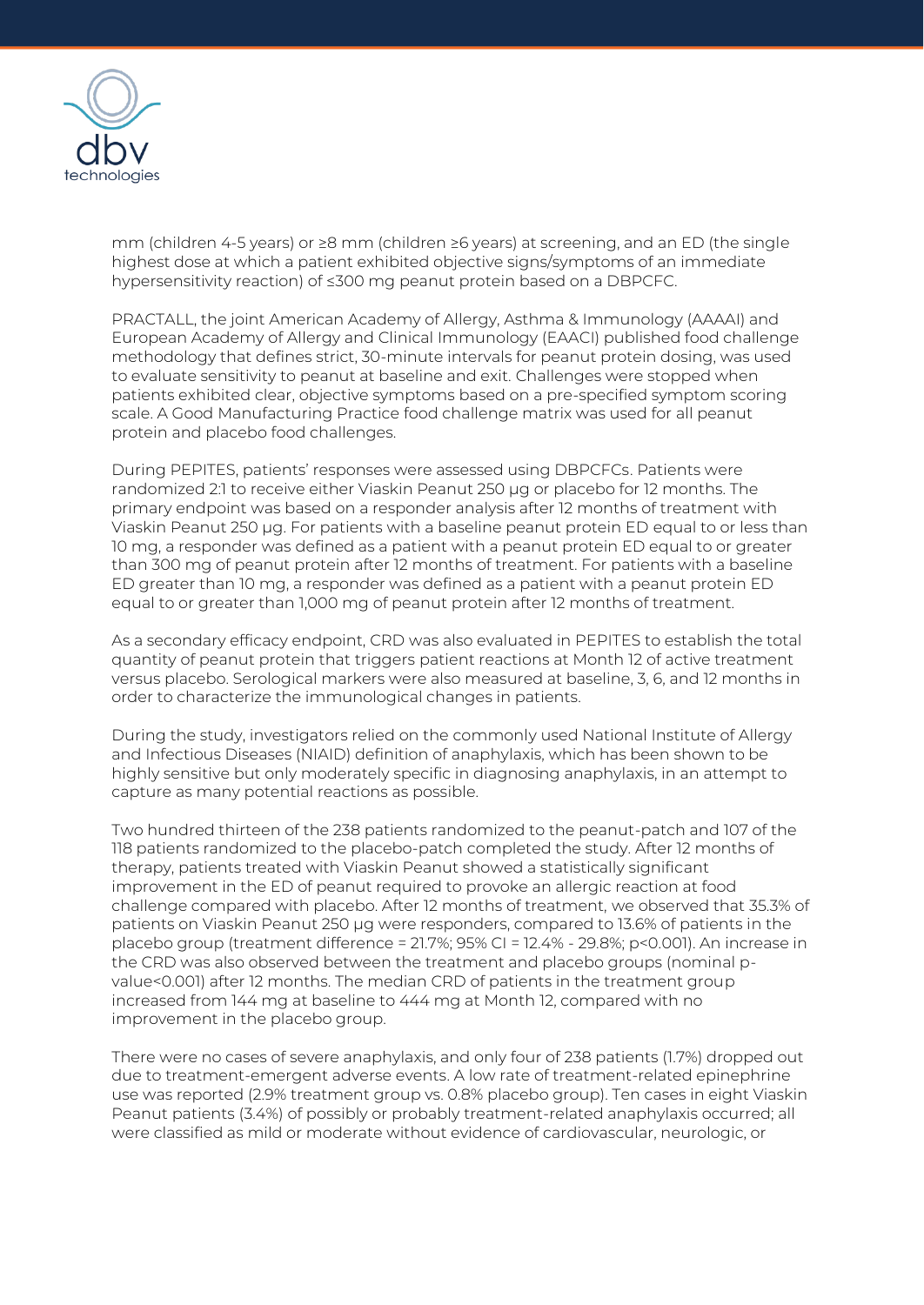

respiratory compromise. Six of these ten cases were treated with epinephrine, and five of the eight patients continued on Viaskin Peanut in the study.

#### About DBV Technologies

DBV Technologies is developing Viaskin®, an investigational proprietary technology platform with broad potential applications in immunotherapy. Viaskin is based on epicutaneous immunotherapy, or EPIT™, DBV's method of delivering biologically active compounds to the immune system through intact skin. With this new class of selfadministered and non-invasive product candidates, the Company is dedicated to safely transforming the care of food allergic patients, for whom there are no approved treatments. DBV's food allergies programs include ongoing clinical trials of Viaskin Peanut and Viaskin Milk, and preclinical development of Viaskin Egg. DBV is also pursuing a human proof-of-concept clinical trial of Viaskin Milk for the treatment of Eosinophilic Esophagitis, and exploring potential applications of its platform in vaccines and other immune diseases. DBV Technologies has global headquarters in Montrouge, France and offices in Bagneux, France, and North American operations in Summit, NJ and New York, NY. The Company's ordinary shares are traded on segment B of Euronext Paris (Ticker: DBV, ISIN code: FR0010417345), part of the SBF120 index, and the Company's ADSs (each representing one-half of one ordinary share) are traded on the Nasdaq Global Select Market (Ticker: DBVT).

## Forward Looking Statements

This press release contains forward-looking statements, including statements about the potential of the EPIT platform and Viaskin® Peanut as a treatment for peanut-allergic children. These forward-looking statements are not promises or guarantees and involve substantial risks and uncertainties. Factors that could cause actual results to differ materially from those described or projected herein include risk associated with uncertainties associated generally with research and development, clinical trials and related regulatory reviews and approvals. A further list and description of these risks, uncertainties and other risks can be found in the Company's regulatory filings with the French Autorité des Marchés Financiers and U.S. Securities and Exchange Commission, including in the Company's Annual Report on Form 20-F for the year ended December 31, 2018. Existing and prospective investors are cautioned not to place undue reliance on these forward-looking statements, which speak only as of the date hereof. The Company undertakes no obligation to update or revise forward-looking statements as a result of new information, future events or circumstances, or otherwise, except as required by law.

## DBV Investor Relations Contact

Sara Blum Sherman Senior Director, Investor Relations & Strategy +1 212-271-0740 [sara.sherman@dbv-technologies.com](mailto:sara.sherman@dbv-technologies.com)

# DBV Media Contact